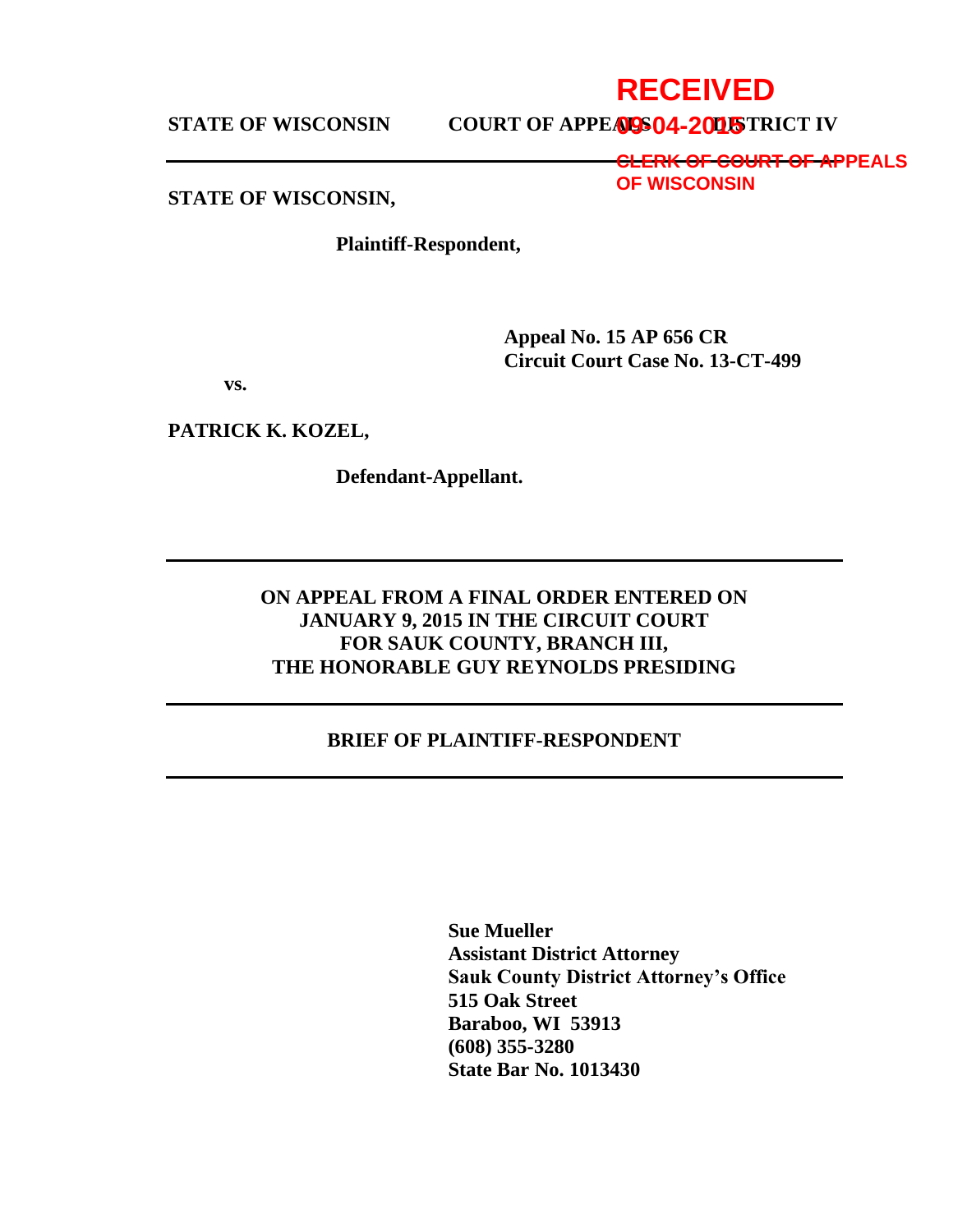# TABLE OF CONTENTS

| $\mathbf{I}$ .<br><b>EMT Matthew Goethel was a Medical Professional Acting Under the Direction of</b><br>a Physician, Dr. Manuel Mendoza, the Medical Director for the Baraboo District |  |
|-----------------------------------------------------------------------------------------------------------------------------------------------------------------------------------------|--|
| II. The Blood Draw Conducted by EMT Goethel in the Blood Draw Room of the Jail                                                                                                          |  |
|                                                                                                                                                                                         |  |
|                                                                                                                                                                                         |  |
|                                                                                                                                                                                         |  |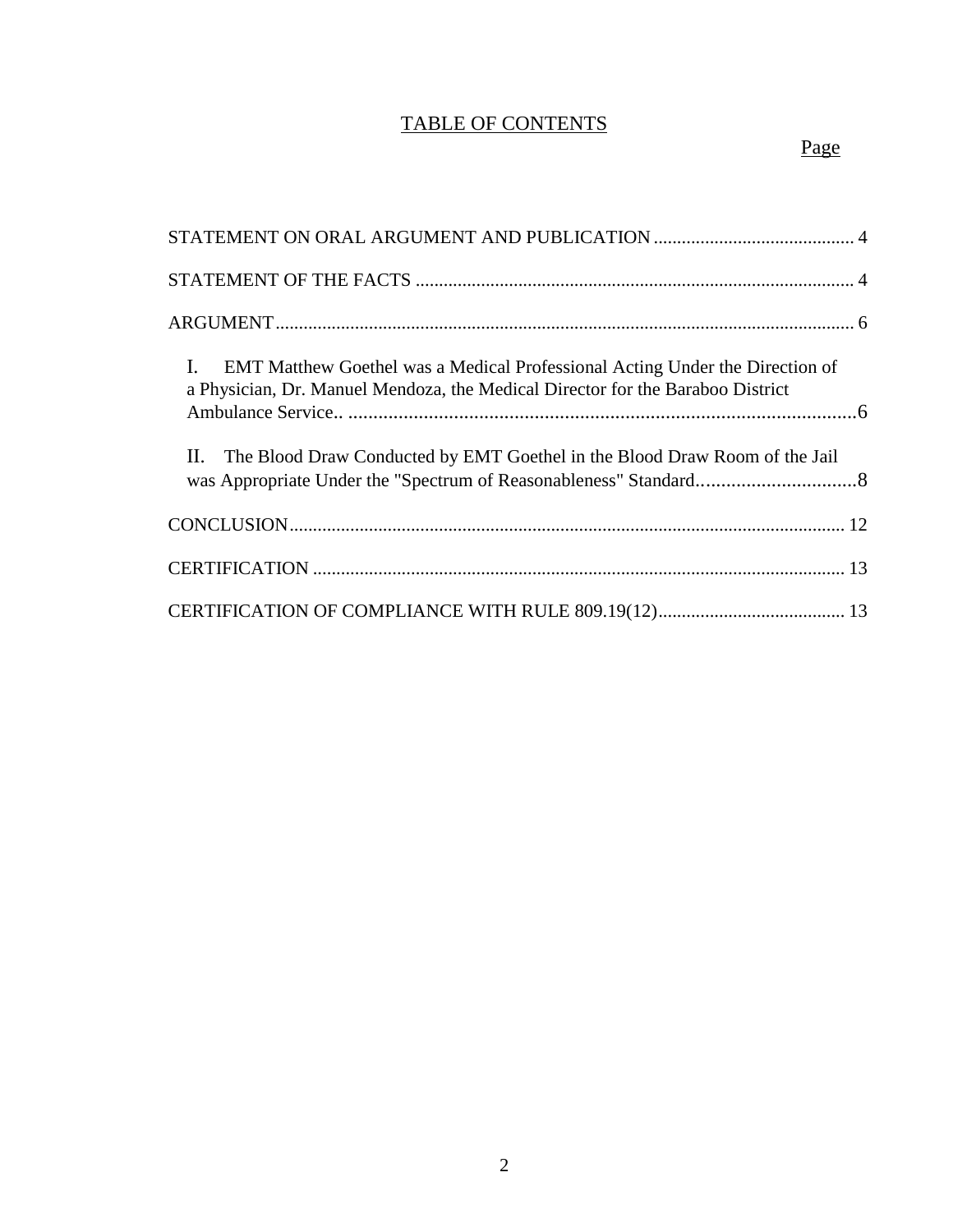# TABLE OF AUTHORITIES

| State v. Daggett,           |
|-----------------------------|
|                             |
| County of Sauk v. McDonald, |
|                             |
| State v. Osborne,           |
|                             |
| State v. Penzkofer,         |
|                             |
| State v. Post,              |
|                             |
|                             |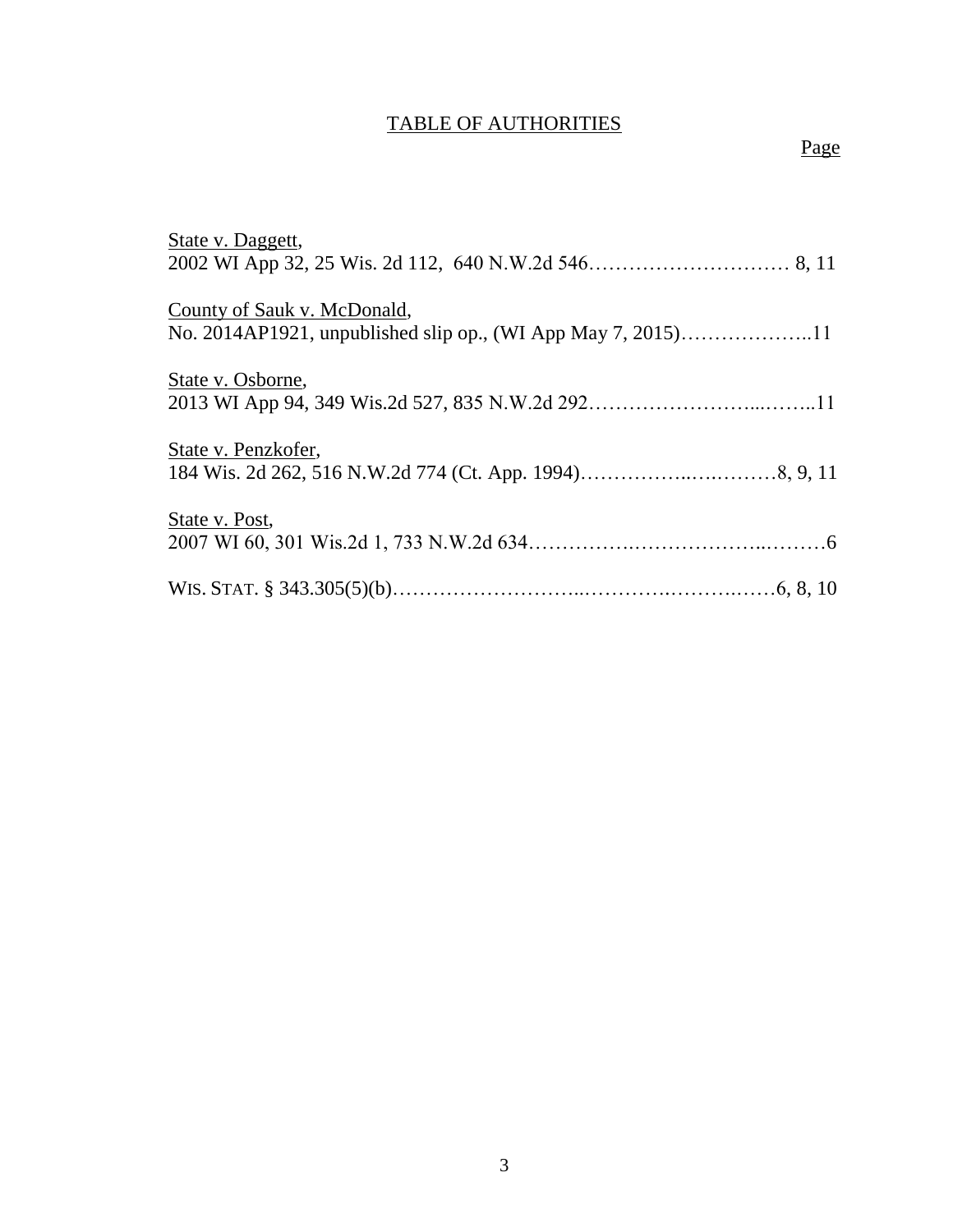#### **STATEMENT ON ORAL ARGUMENT AND PUBLICATION**

The State is not requesting oral argument or publication.

#### **STATEMENT OF THE FACTS**

On August 20, 2013 Matthew Goethel, an employee of the Baraboo District Ambulance Service, drew blood from Patrick Kozel, Defendant-Appellant, at the request of law enforcement. (26:4-5.) Goethel is licensed as an EMT Intermediate Technician by the State of Wisconsin Department of Health Services and has been employed with Baraboo District Ambulance Service since 2005. (26:3.) Goethel has taken several certification classes and additional required trainings to obtain and maintain his level of licensure. (26:4.) He is nationally certified. (26:4.) He can perform a variety of emergency medical procedures, including trauma assessments, establishment of IVs, and administration of medications. (26:10.) In terms of blood draws, Goethel was trained at Madison Area Technical College to obtain his certification and goes through continued training by way of his employment at Baraboo District Ambulance Service. (26:16.) At the time of the blood draw from Kozel, Goethel had performed between 100 and 150 "legal blood draws," meaning draws at the request of law enforcement. (26:4.) Goethel has performed these legal blood draws since 2009.  $(26:7.)$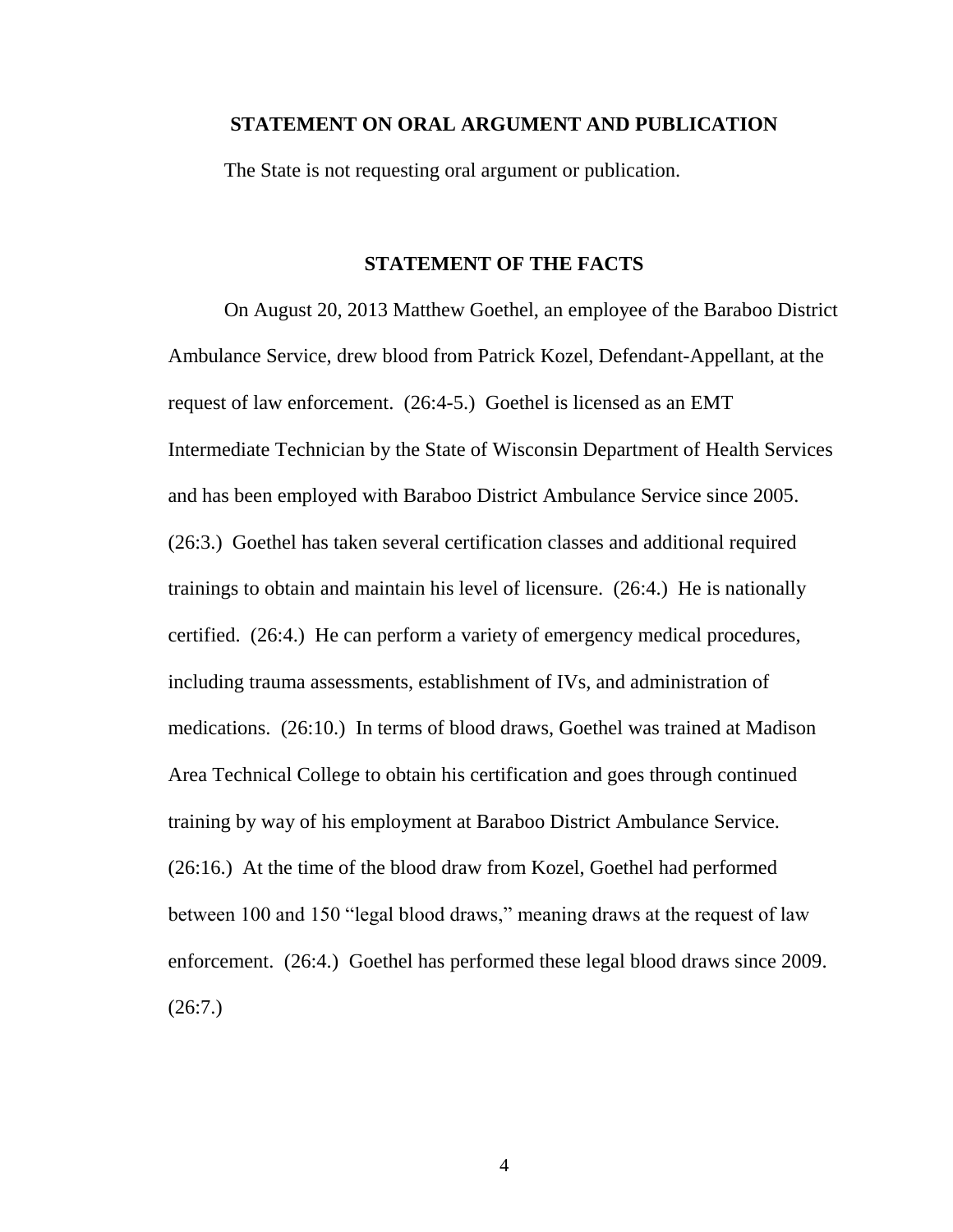Dr. Manuel Mendoza is the Medical Director for Baraboo District Ambulance Service and a licensed physician. (26.6-7.) Goethel performs his duties as an employee of Baraboo District Ambulance Service under the authority and supervision of Dr. Mendoza. (26:6-7.) Dr. Mendoza specifically authorized all his Paramedics and EMT-Intermediate Technicians to draw blood at the request of law enforcement and considers them to be acting under the direction of his physician's license. (25:2.) Dr. Mendoza determined that these licensure levels are competent to execute legal blood draws for law enforcement as they have completed extensive training regarding blood draws. (25:2.) Goethel explained that Dr. Mendoza would be immediately available to him via cell phone if needed.  $(26:9)$ 

Goethel performed the blood draw in this case at the Sauk County Jail, specifically in a small room off the pre-booking area designated for blood draws and breath testing. (26:11.) The "blood draw room" has a chair with armrests, blood draw kits, and a breath testing machine. (26:11.) Both the chair specifically and the room in general are clean, comparable to what one would see in an emergency room. (26:12.) If there were any cleanliness issues with the room, Goethel would contact the jail staff and it would be rectified immediately. (26:13.) However, he had never noticed this room to be dirty, as the jail staff regularly cleans the room. (26:13.)

Goethel drew blood from Kozel in the manner in which he was trained. (26:14-16.) Goethel stated there were no problems with this blood draw. (26:17.)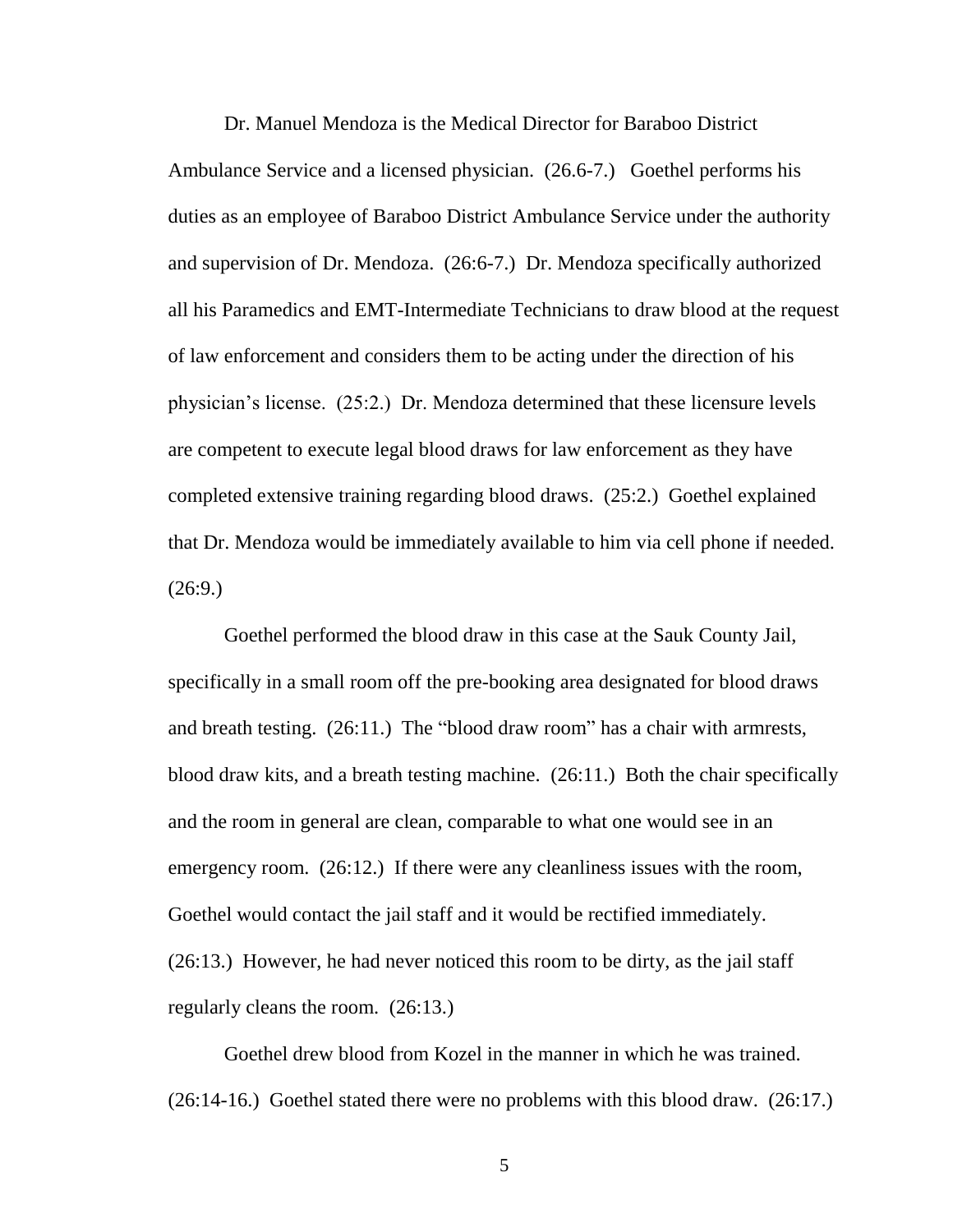In the event that a medical issue arose, Goethel would be able to respond to that medical issue in his capacity as an EMT and transport the patient to the hospital quickly. (26:18.)

#### **ARGUMENT**

Kozel, Defendant-Appellant, challenges his conviction on the basis that 1) EMT Goethel should not constitute a "person acting under the direction of a physician" and 2) the blood was drawn in a constitutionally unreasonable manner. The State maintains that EMT Goethel was acting under the direction of a physician and that the blood draw was appropriate under the "spectrum of reasonableness" standard.

Such constitutional questions are mixed questions of law and fact, to which a two-step standard of review is applied. See e.g., State v. Post, 2007 WI 60, ¶ 8, 301 Wis.2d 1, 733 N.W.2d 634. The circuit court's findings of historical fact are reviewed under the clearly erroneous standard. Id. The application of those facts to constitutional principles are reviewed independently. Id..

## **I. EMT Matthew Goethel was a Medical Professional Acting Under the Direction of a Physician, Dr. Manuel Mendoza, the Medical Director for the Baraboo District Ambulance Service.**

Wis. Stat. § 343.305(5)(b) stated at the time that blood may be withdrawn "by a physician, registered nurse, medical technologist, physician assistant or person acting under the direction of a physician." The legislature clearly understood the need to authorize someone other than the specifically enumerated professionals to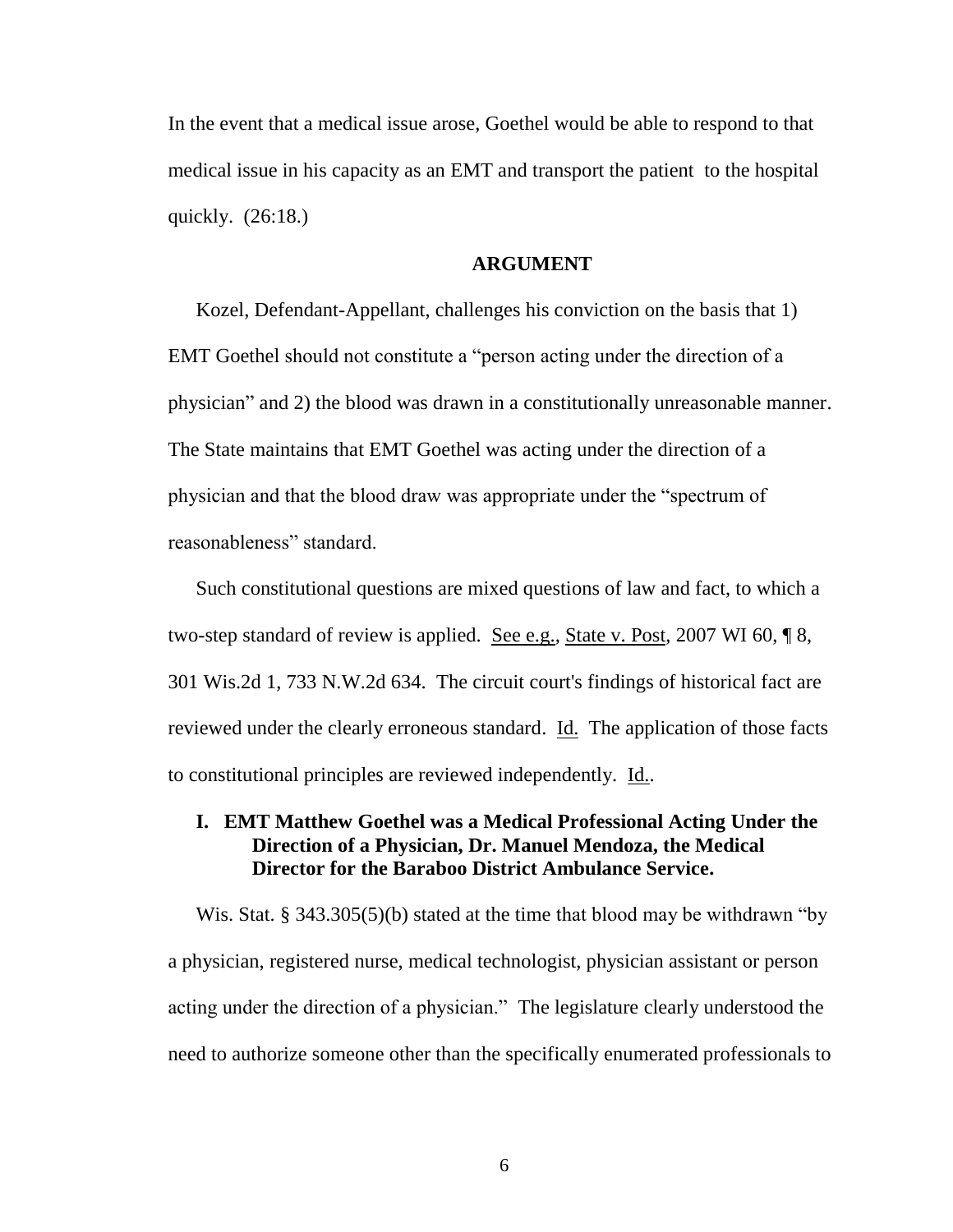draw blood. The question that the trial court dealt with was whether EMT Goethel fell into that last, broader category.

The testimony and exhibit received by the court, as outlined above, clearly indicate that:

- Dr. Manuel Mendoza is a physician and the Medical Director of Baraboo District Ambulance Service.
- Dr. Mendoza has authorized all EMT Intermediate Technicians in his ambulance service to conduct legal blood draws at the request of law enforcement.
- Matthew Goethel was a licensed EMT Intermediate Technician in Dr. Mendoza's ambulance service.
- Dr. Mendoza considers such blood draws under the direction of his physician's license

The testimony indicated that Dr. Mendoza is the Medical Director of the ambulance service and in that capacity directs staff procedures. The letter received as an exhibit indicates Dr. Mendoza is familiar with the training required of certain licensure levels and, satisfied with that training, directed certain staff members to conduct certain medical procedures under his authority. Legal blood draws at the request of law enforcement are among these medical procedures authorized by Dr. Mendoza. The Court's finding that EMT Goethel was under the direction of Dr. Mendoza when conducting the blood draw in this case is not clearly erroneous.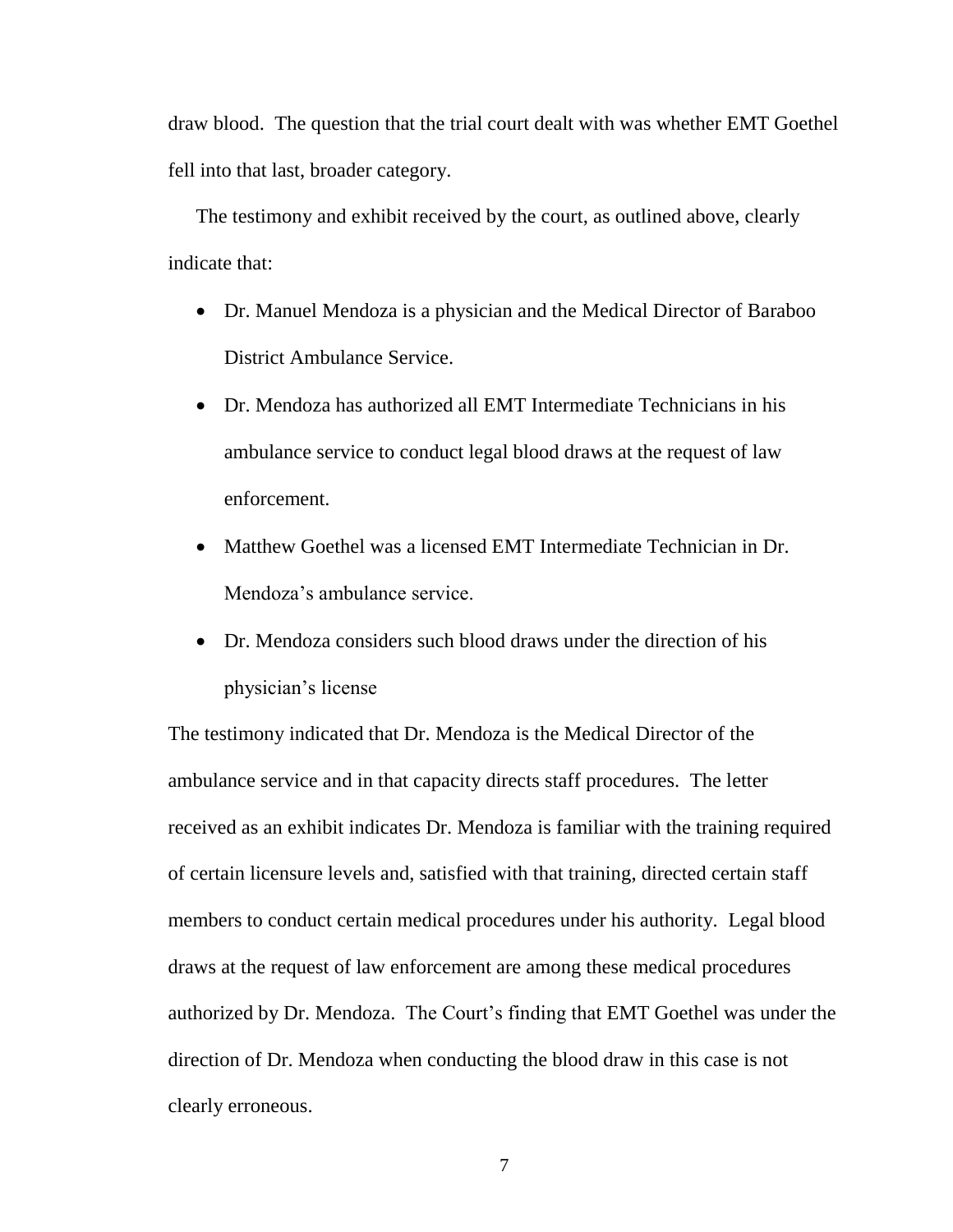### **II. The Blood Draw Conducted by EMT Goethel in the Blood Draw Room of the Jail was Appropriate Under the "Spectrum of Reasonableness" Standard.**

The more interesting question, is whether the procedure in this case passes constitutional muster. Specifically, whether a duly authorized EMT can draw blood in a jail setting under Wis. Stat. § 343.305(5)(b). Fortunately this Court has previously dealt with this issue.

State v. Daggett held that the constitutionality of a blood draw was subject

to a "spectrum of reasonableness." 2002 WI App 32, ¶ 15, 25 Wis. 2d 112, 640

N.W.2d 546. Rather than adopting a bright-line rule, the Court explained:

At one end of the spectrum is blood withdrawn by a medical professional in a medical setting, which is generally reasonable. Toward the other end of the spectrum is blood withdrawn by a nonmedical profession [sic] in a non-medical setting, which would raise "serious questions of reasonableness."

Id. ¶ 16 (citations omitted). In Daggett, blood was drawn by a physician in the jail

booking room, which the defendant moved to suppress on the grounds that the

draw did not take place in a hospital. The court continued:

A blood draw by a physician in a jail setting may be unreasonable if it "invites an unjustified element of personal risk of infection and pain."  $[\ldots]$ 

Additionally, there is no evidence that the physician determined that the blood draw could not be performed consistent with medically accepted procedures.

Id. ¶ 16 (citations omitted).

State v. Penzkofer, 184 Wis. 2d 262, 516 N.W.2d 774 (Ct. App. 1994), also

provides guidance for the case at hand. In Penzkofer, blood was drawn at a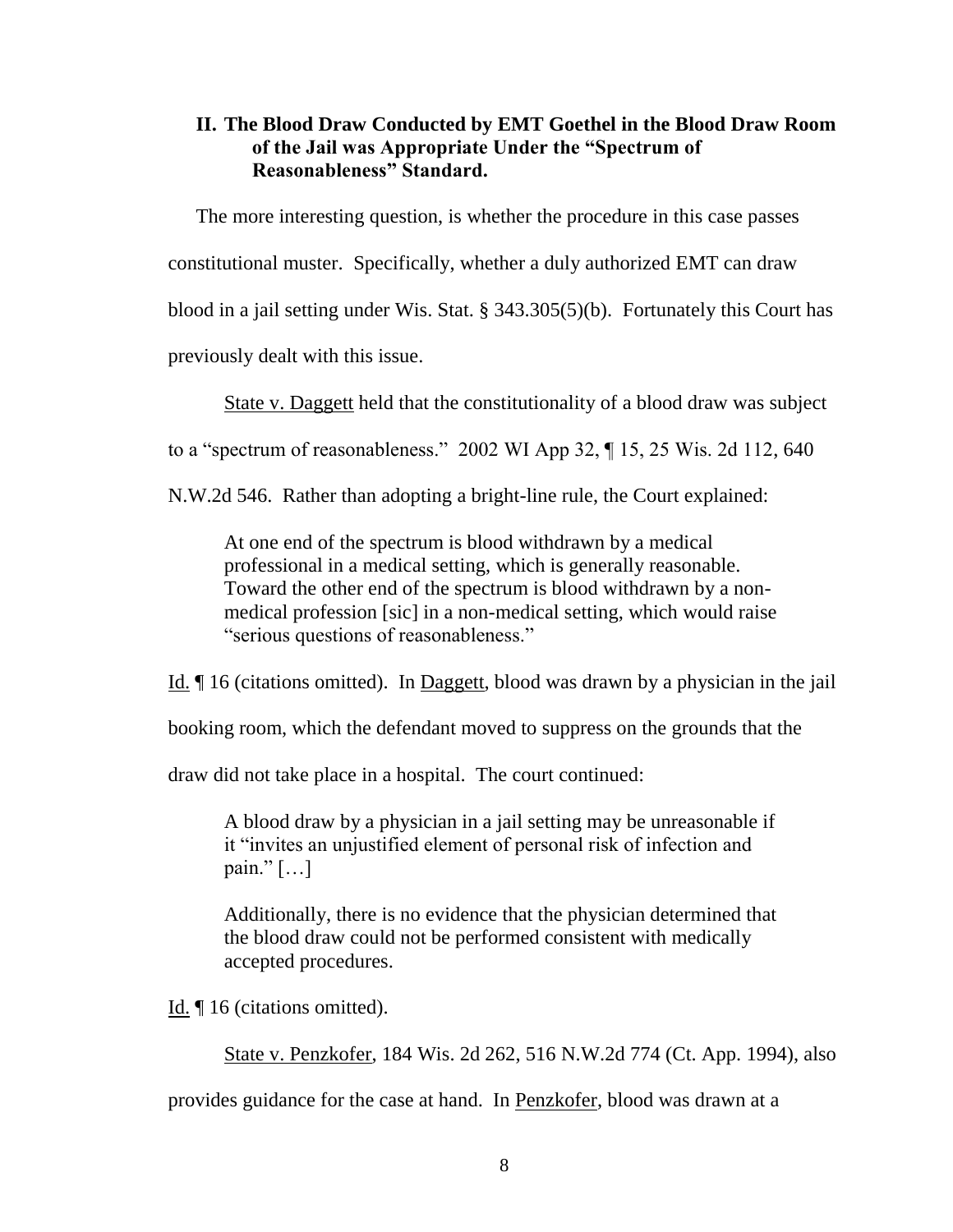hospital by a certified laboratory technician under the direction of a hospital pathologist. The lab technician followed protocol and procedures set forth by the hospital, but the physician did not "stand over her shoulder" because he said "Then I might as well draw it myself." Id. at 265. The defendant argued that the physician must give an express authorization for each occasion blood is drawn.

The Court rejected this argument:

We conclude that the procedure used here meets the legislature's concern for testing in such a manner as to yield reliable and accurate results. Hospital laboratories are subject to detailed and stringent standards in almost every aspect of their facilities and services. See Wis.Admin.Code HSS § 124.17. Penzkofer's concern for safety and accuracy are addressed by these standards as well as the procedures in place here. […] [T]he legislature could have chosen to require the test to be taken by or taken in the presence of a physician, but it did not.

Id. at 266.

EMT Intermediate Technician is a title the Emergency Medical Services field that one obtains through training and licensure through the Wisconsin Department of Health Services. At the time of this blood draw, Goethel was licensed, trained, and had 8 years of experience with Baraboo District Ambulance service. Goethel had been conducting legal blood draws for 4 years. He was certified, licensed, and expected as part of his employment to administer medication, establish intravenous lines, perform spinal immobilizations and assess trauma in emergency medical settings. To characterize EMT Goethel as anything other than a "medical professional" would be inaccurate.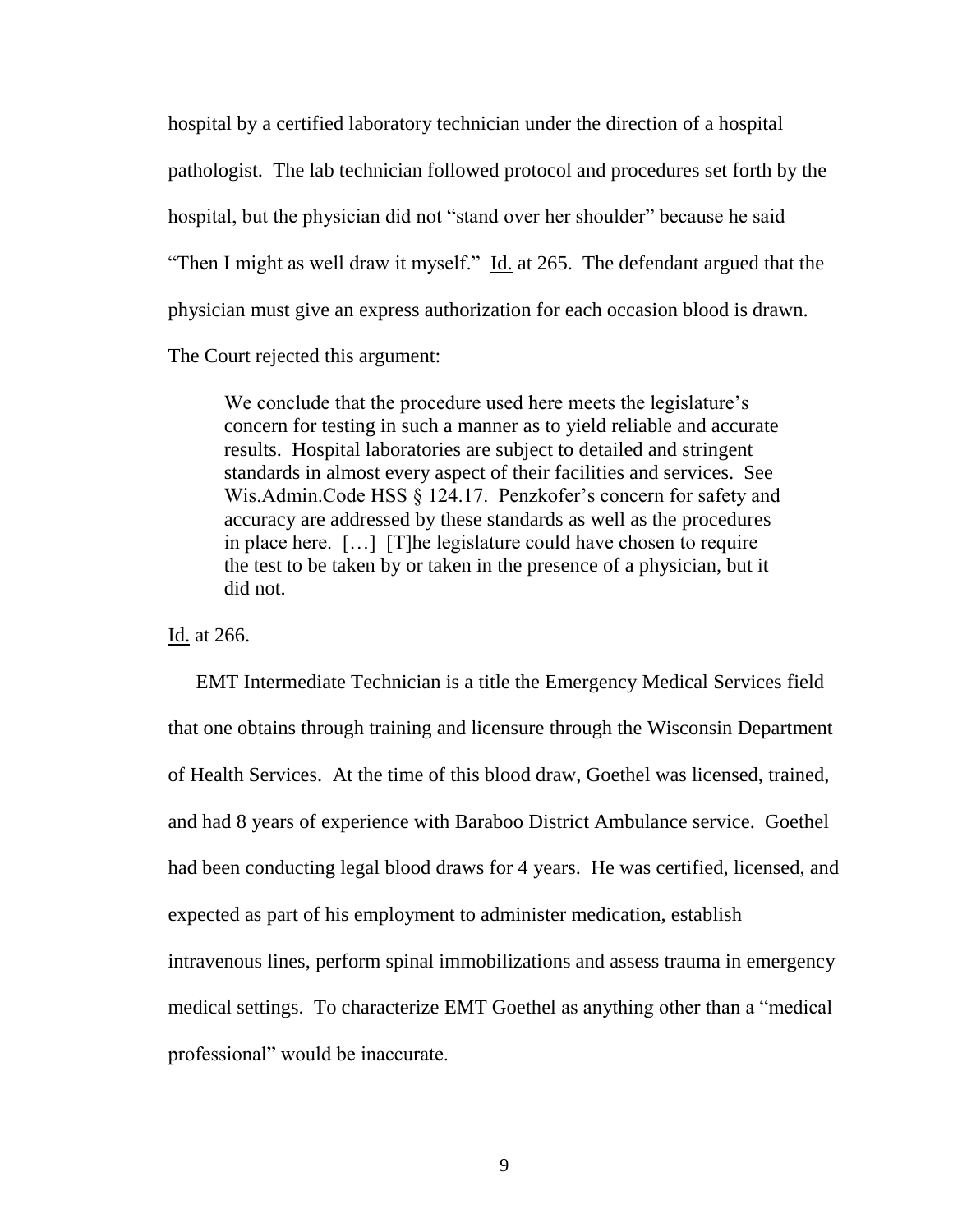However, Defendant's argument is premised on an over-arching, counterintuitive assumption: EMTs are inherently unqualified to perform such a simple procedure as a blood draw. The Defendant would have the Court believe that EMT Goethel is a merely a technician in the pejorative sense of the term: an uneducated, needle-wielding agent of the state who has practically been picked off the street to conduct medical procedures that are well above his capabilities.

But nothing could be further from the truth. EMT Goethel is educated, licensed, and experienced. Dr. Mendoza knew it and the Wisconsin Department of Health knew it. Otherwise Matthew Goethel would be neither licensed as an EMT Intermediate Technician nor authorized by his supervisor to perform medical procedures. At the motion hearing, Goethel explained his training, explained his licensure, explained his ambulance service, and explained the specific procedure he followed in this case in detail. Nothing in the record suggests Goethel was anything but competent and authorized to draw blood from Kozel. If not one of the professions enumerated in Wis. Stat. § 343.305(5)(b), who better to perform the blood draw than a licensed emergency medical professional supervised by a physician?

Further, saying the blood was drawn in the "jail" does not tell the whole story. One can solicit a negative visceral reaction by suggesting that a medical procedure was conducted where inmates live. But the location of the draw was neither a holding cell nor the inmate lavatory. The blood draw in this case was conducted in room specifically dedicated to chemical testing - blood draws and breath tests.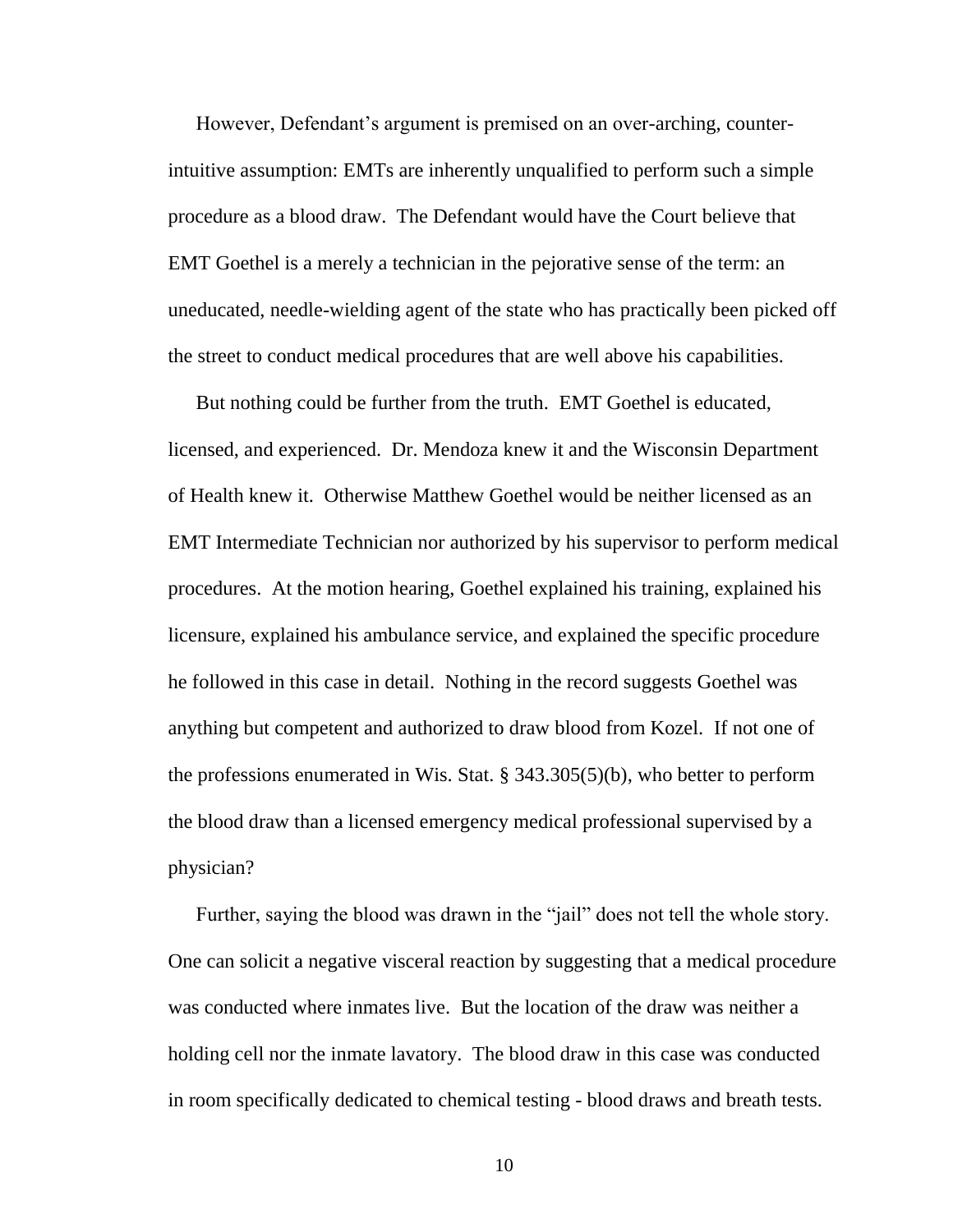While under the same roof as the jail, it was in a room off the "pre-booking" area, before detainees are even booked into the jail. The room is Spartan in its contents, having only the tools necessary to conduct the business of the room. Nothing in the facts of this case suggests it was anything but suitable for the purposes of the blood draw. In fact, other than lacking a doctor's diploma on the wall, the room is akin to what would be found in a clinic.

Ironically, Defendant cites a case in which this Court approved the same procedure, with the same arresting officer (Schlough), in the same jail facility, with the same EMT (Goethel). State v. Osborne, 2013 WI App 94, 349 Wis.2d 527, 835 N.W.2d 292. The Court recently addressed this precise issue again – with the same procedure, with the same arresting agency, in the same jail facility, with the same ambulance service – in County of Sauk v. McDonald, No. 2014AP1921, unpublished slip op., (WI App May 7, 2015). In both cases, the Court rejected the notion that the blood draw was unreasonably performed and upheld its constitutionality.

In terms of the "spectrum of reasonableness" – a licensed EMT Intermediate Technician directed by his supervising physician to perform blood draws in a room specifically set aside for such procedures – is just about as good as it gets short of having a doctor draw blood in a hospital. This Court and the legislature both appreciated that latter cannot always happen and thus paved the way for the former. The record satisfies the concerns outlined in Daggett and Penzkofer and the draw falls well on the appropriate end of the "spectrum of reasonableness".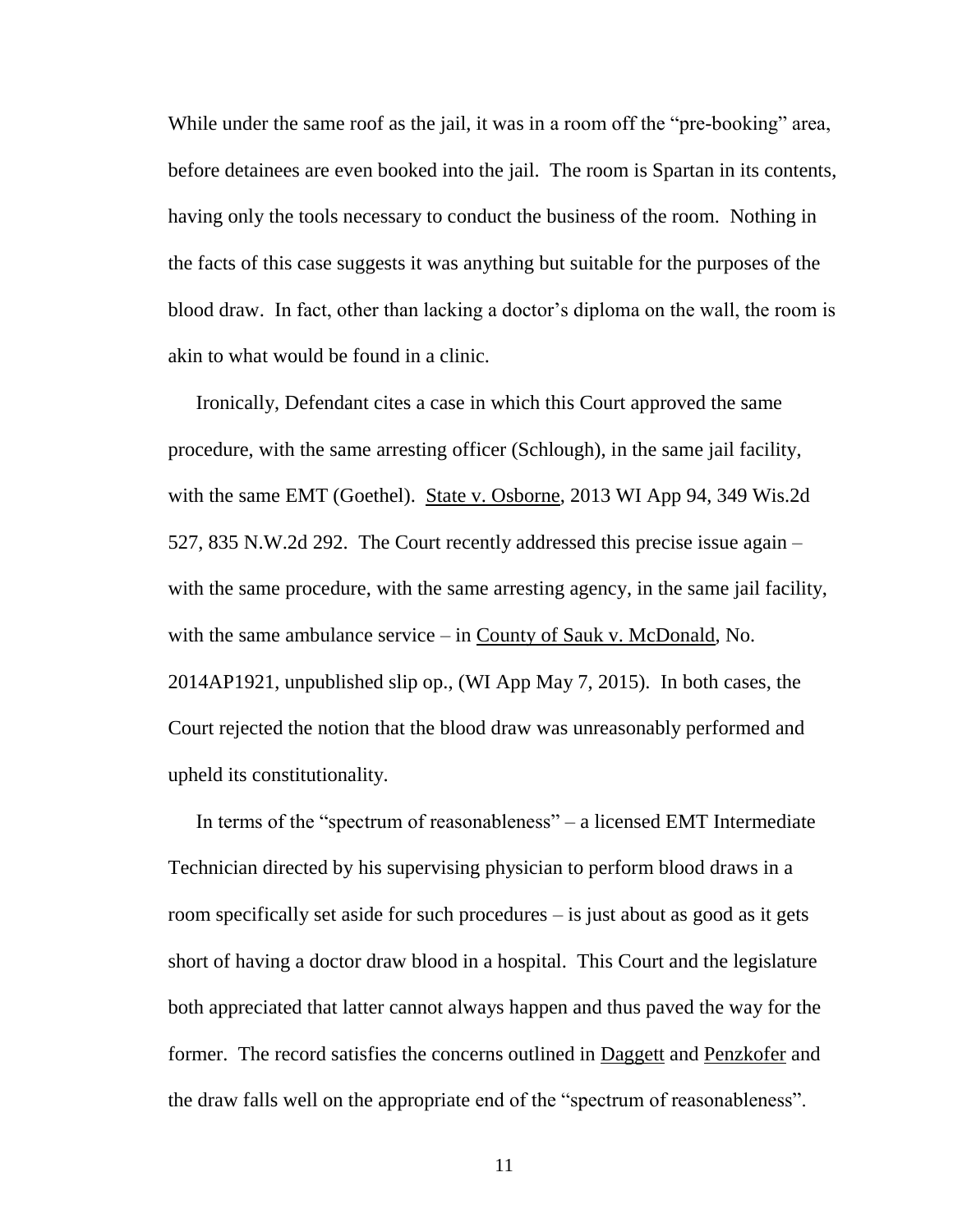#### **CONCLUSION**

Nothing in the record indicates that the trial court's findings of fact were clearly erroneous. When those facts are applied to the relevant law, it is clear that EMT Goethel was under the direction of a physician and the blood sample in this case was constitutionally obtained. EMT Goethel has been trained and licensed as a Paramedic. He was supervised by Dr. Mendoza and authorized by him to perform legal blood draws at the request of law enforcement. And although the procedure was performed in a jail setting, the blood draw was conducted in a room specifically designated for blood draws. For all the foregoing reasons, the trial court's decision must be affirmed.

Respectfully submitted this 2nd day of September, 2015

Sue Mueller Assistant District Attorney Sauk County District Attorney's Office 515 Oak Street Baraboo, WI 53913 (608) 355-3280 State Bar No. 1013430

\_\_\_\_\_\_\_\_\_\_\_\_\_\_\_\_\_\_\_\_\_\_\_\_\_\_\_\_\_